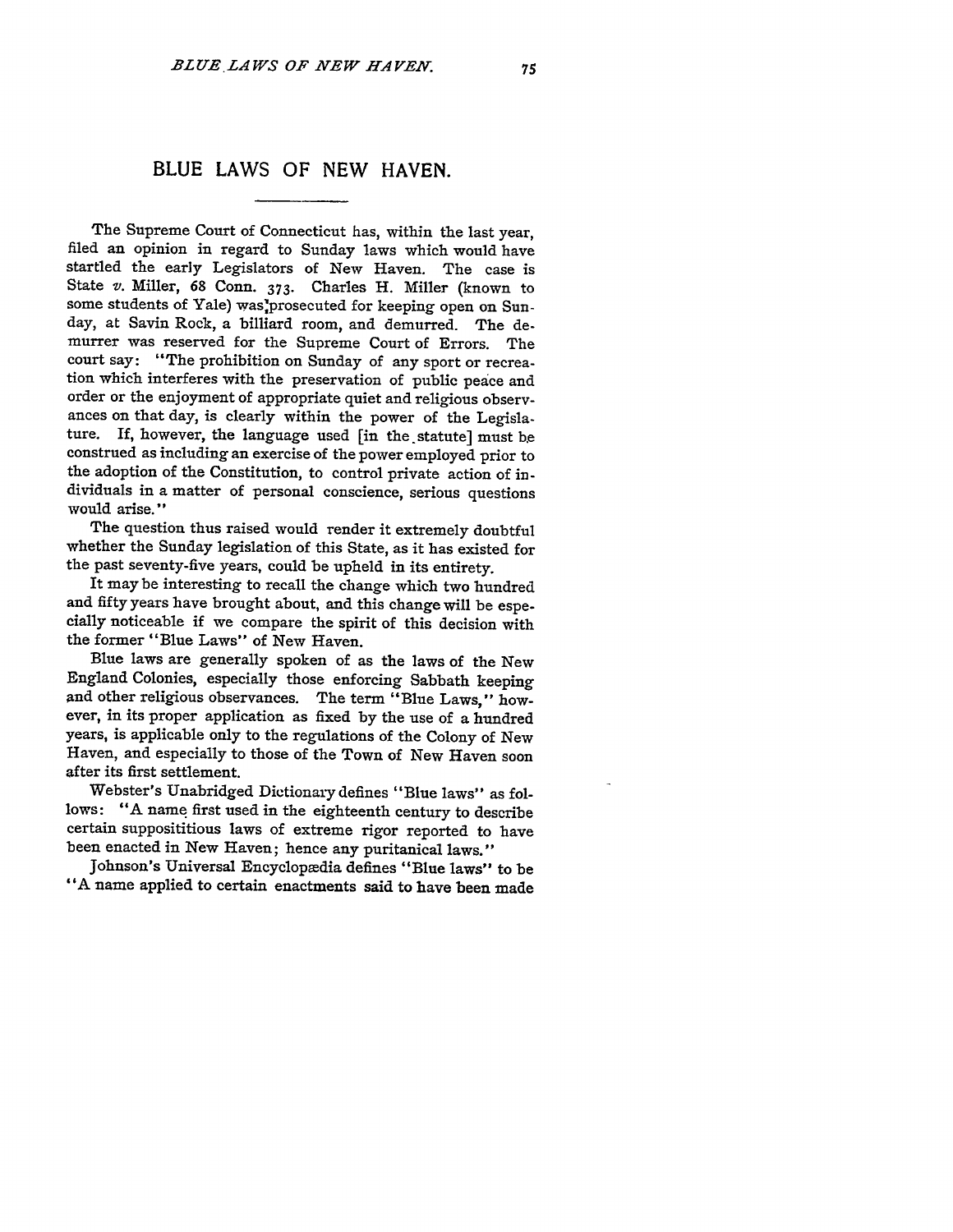by the Legislature of the Colony of New Haven, now a part of Connecticut. These laws are said to have interfered seriously with the private life, religious conduct and even the dress of citizens; but, while it is true that not only in New Haven, but in other parts of New England, there was undue influence in these affairs, it is equally certain that many of the blue laws of which certain writers -have told-us never had any existence in any statute book."

The American Encyclopædia defines "Blue laws" as "A term sometimes applied to the early enactments of several of the New England States, and more frequently limited to the laws of New Haven Colony. \* \* **\*** The existence of such a code of blue laws is fully disproved. The only authority in its favor is Peters who is notoriously untrustworthy."

The Century Dictionary says: "The assertion **by** some writers of the existence of the blue laws has no other basis than the adoption by the first authorities of New Haven Colony of the Scripture as their code of law and government, and their strict application of Mosaic principles."

The American Supplement to the Encyclopædia Britannica says that the term "Blue laws" became fixed in its present meaning **by** the publication of "A General History of Connecticut, from its first Settlement under George Fenwick to its latest period of amity with Great Britain prior to the Revolution. By a Gentleman of the Province, London, **1781." And** it adds that the author was the Rev. Samuel Peters.

Peters affirms that the term "blue laws" was applied to the laws of New Haven by the people of Boston and Hartford. He says: "The law givers soon discovered that the precepts in the Old and New Testaments were insufficient to support them in their arbitrary and bloody undertakings; they, therefore, gave themselves up to- their own inventions in making others, wherein, in some instances, they betrayed such an extreme degree of wanton cruelty and oppression, that even the rigid fanatics of Boston and the mad zealots of Hartford, put to the blush, christened them the Blue Laws; and the former held a day of thanksgiving because God, in his good providence, had stationed Eaton and Davenport so far from them" (Peters' History, p. 43).

New Haven seems to have exceeded all its neighbors in religious zeal. This was especially notable in its allowing no one to vote who was not a member of an orthodox church; its having the courage of its convictions in applying the strictest pre-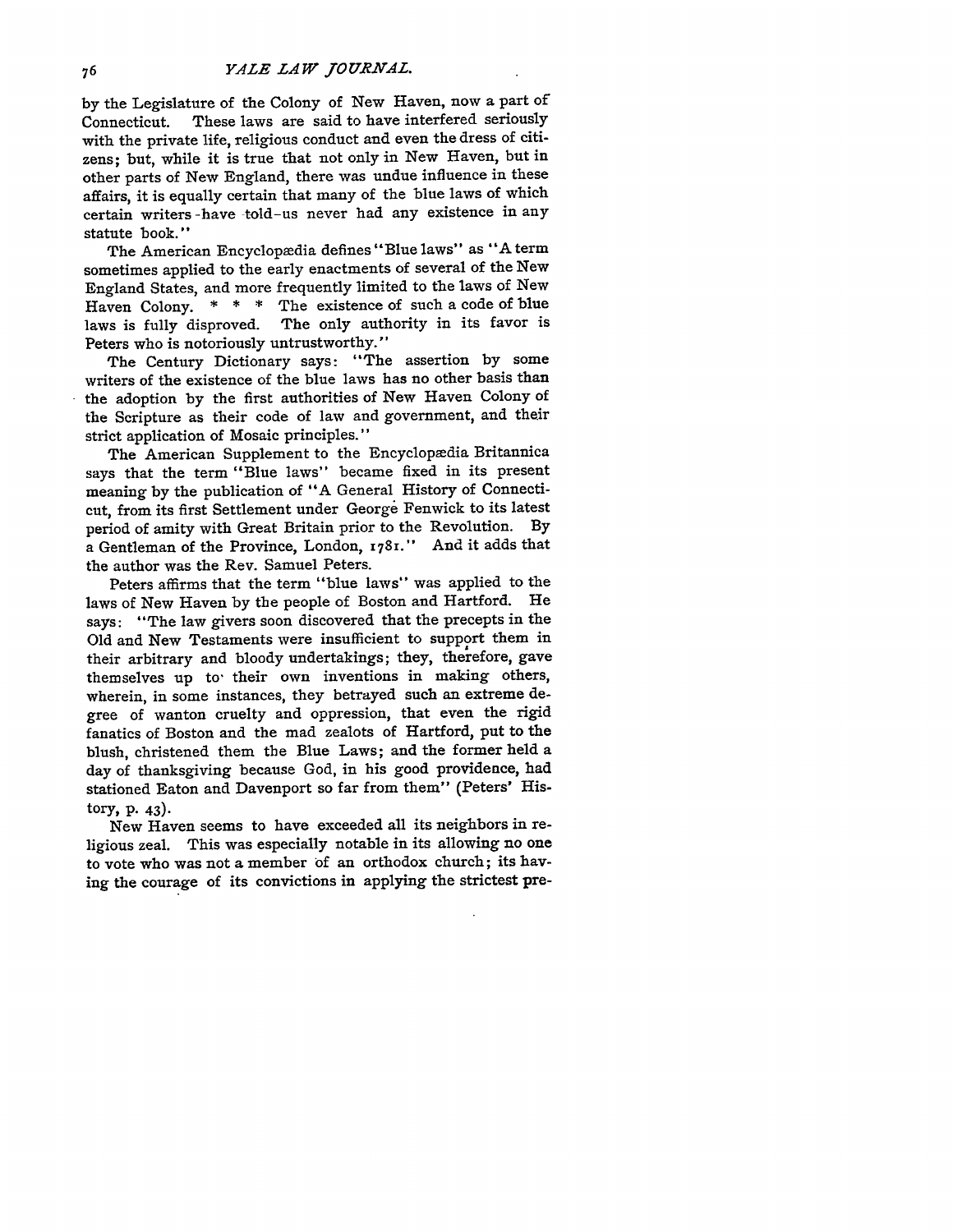cepts and penalties of the Mosaic law in its legislation, especially to the keeping of the Sabbath; the thoroughness of the enforcement of the laws of the Pentateuch; its refusal of the privilege of trial by jury; its failure to recognize any other earthly power or authority, and its denial of any right of appeal.

Massachusetts Colony **by** statute restricted the franchise to church members, but this provision was not part of its constitution.

The government of the Town of New Haven was established under the advice and direction of Rev. John Davenport, and no higher power than itself except God was acknowledged or mentioned.

The entire independence of the town of any other government appears from the first. In settling its form of government no mention is made of King, Parliament or any other authority. The Rev. Mr. Davenport explained to them that they were "met for the extablishment of such civil order as might be most pleasing unto God, and- for the choosing the fittest men for foundation work of a church to be gathered."

Upon his suggestion, the planters unanimously agreed that "The Scriptures do hold forth a perfect rule for the direction and government of all men and all duties which they are to perform to God and men, as well in the government of families and commonwealth as in the matters of the church." They further voted unanimously that "In all matters which concern civil order, as choice of magistrates and officers, making and repealing of laws," etc., they would "all be ordered **by** those rules which the Scripture holds forth."

Mr. Davenport further informed them that they "were free to cast themselves into that mould and form of commonwealth which appeareth best for them in reference to the securing of pure and peaceful enjoyment of Christ and his ordinances in the church according to God."

The question next arose whether any but church members should vote or hold office, and they unanimously agreed to an affirmative answer.

After the vote was taken one man, supposed to be the Rev. Samuel Eaton, filed a dissenting opinion in which he asserted that magistrates should be men fearing God; that the church is the company whence such men may ordinarily be expected; and that they that choose them ought to be men fearing God; only he held that "free planters ought not to give the power out of their hands so far that they could not resume it if things were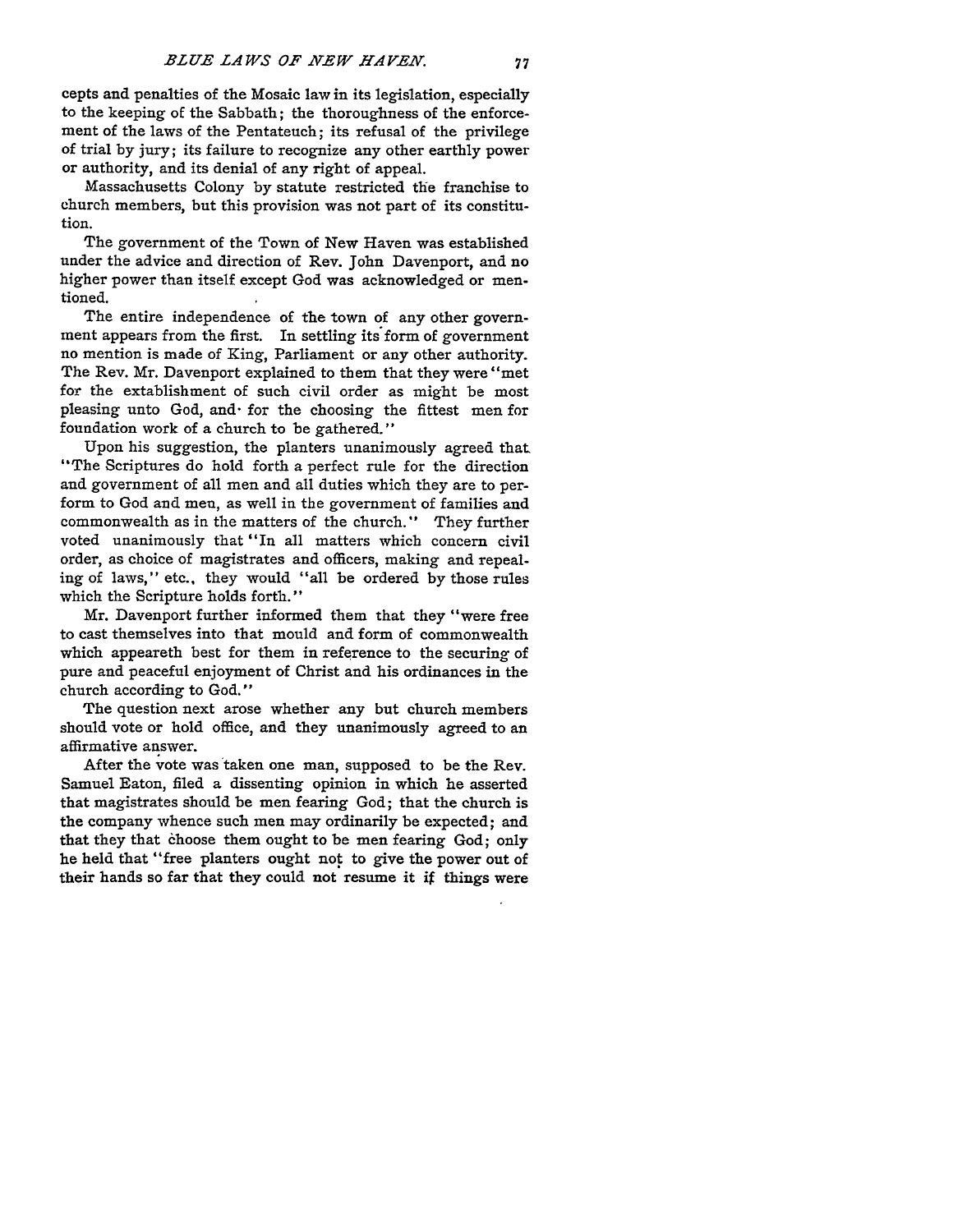not orderly carried." But the planters unanimously agreed that "Church members only shall be free burgesses, and that they only shall choose magistrates and officers among themselves"; and they made a Fundamental Agreement in which it was stated that "Church members only shall be free burgesses and they only shall choose among themselves magistrates and officers to have the power to transact all public civil affairs of this plantation, of making and repealing laws, &c." And they provided that no one should be received as a planter into the plantation until he should subscribe this fundamental agreement, thus settling the supremacy of the church on a solid foundation.

When other towns afterward united with New Haven in forming New Haven Colony, such as Guilford, Branford, Milford, Stamford and others, there were some objections to the rule that only church members should vote; and in Milford especially there were some who had already voted who were not church members, and whom Milford desired to have retain the franchise, but the point was yielded.

In the first code of laws established by New Haven Colony it was provided, "That none shall be admitted freemen or free burgesses within this jurisdiction, or any part of it, but such planters as are members of some one or the other of the approved churches of New England; nor shall any such be chosen to the magistracy. or to carry on any part of the civil judicature, or as deputies or assistants to have power, or vote in establishing laws, or in making or repealing orders, or to any chief military office or trust; nor shall any others but such church members have any vote in such elections."

In establishing the General Court for the Colony, which both made and administered the laws, this constitution provides that, "This court thus formed shall first with all care and diligence from time to time provide for the maintenance of the *purity of religion* and *suppress the contrary* according to their best light and direction from the word of God."

This duty the court proceeded vigorously to perform, and in the record of each important conviction and sentence duly appears a reference to the Scripture rule upon which it is founded. Afterward, a written code of laws was adopted, founded, however, as were those of Hartford and Massachusetts, on the Scripture and especially on the laws of Moses.

There may have been at the time of the first establishment of a court-October **25,** 1639, five hundred persons in New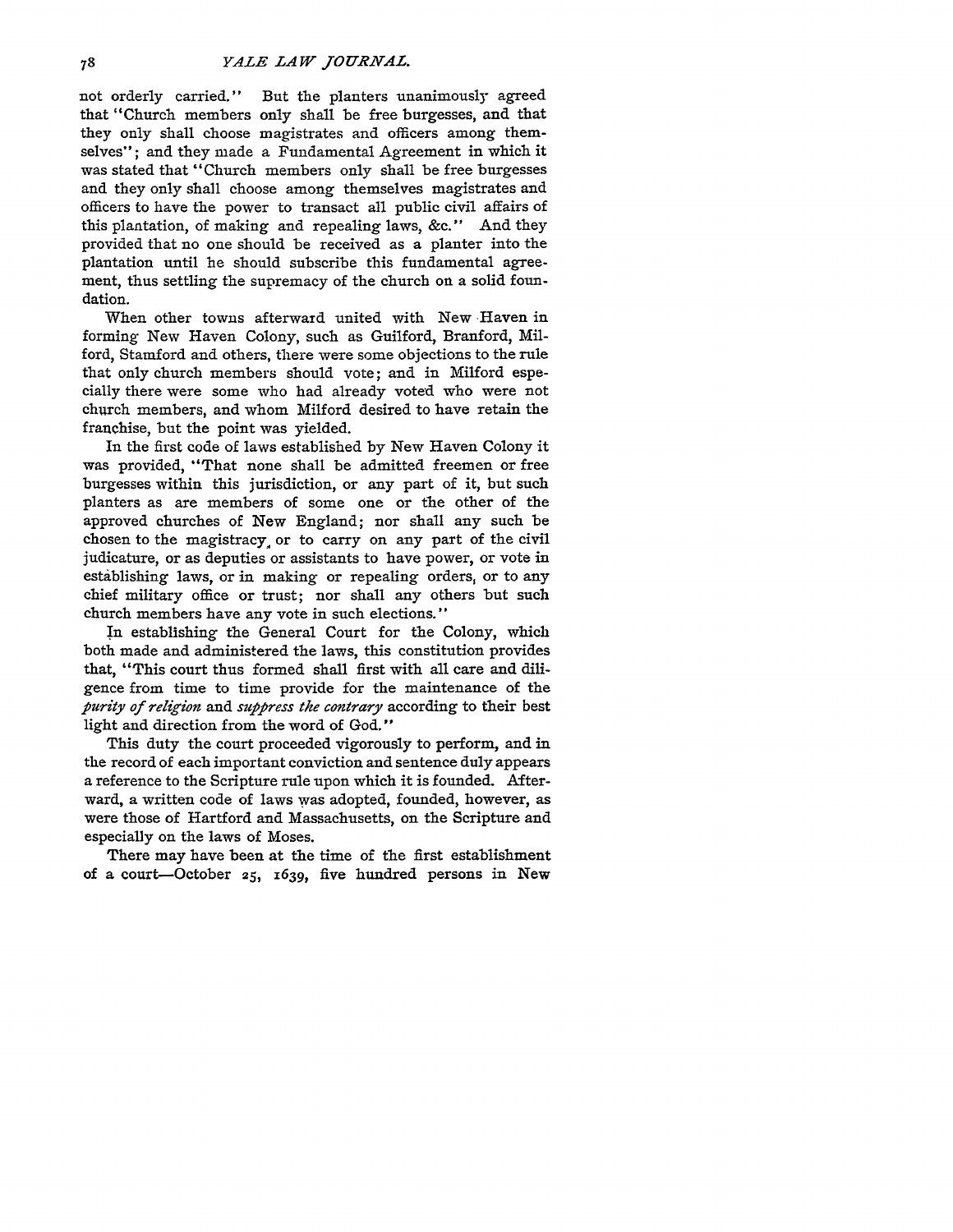Haven. In an ordinary country town of that size now, two criminal and two civil trials before a Justice of the Peace would often make an average court docket. A sketch of the business of the court during the first two years from its establishment may give some idea of the thoroughness of the enforcement of law.

The community consisted for the most part of planters with their families and servants. In seating the meeting house, the grades of honor recognized are Governor, Deputy Governor, Mr., Goodman, and plain William Jenkins, with no additional The severity of the court was principally exercised against the servants, although there is nothing to indicate that a planter would have received any favor if brought before it for cause, and in some cases a Goodman appears as the culprit.

The day after the establishment of the court an Indian was whipped for attempting to escape; two days after another Indian was condemned to death and the next day was beheaded and his head placed upon a pole in the market place. This was the 29th of October, 1639. The court usually sat once a month. November 3d a theft case was adjourned. December 4th two servants who had stolen five pounds seventeen shillings from their master's chest on the Lord's day in meeting time were whipped and ordered to make double restitution. At the present time they would have used the money to secure their bondsmen and failed to appear. The complainant would have had to bear the loss and the State would have taken the profit. The blue laws were better.

The same day another servant, having been drunk and saucy, and having been whipped for it by his master, was set in the stocks; and another servant, for drunkenness and abuse of his master, was whipped.

February **5,** 164o, a debtor not being in funds, was ordered to pay five shillings a week until the debt was paid. Another judgment in a factorizing process was rendered, and still another judgment for simple debt, and another judgment in an action on a case for damage **by** hogs. Isaiah, Captain Turner's man, was fined five shillings for being drunk on the Lord's day; another was set in the stocks for Sabbath breaking and stealing his master's wine; a boy was whipped for stealing; a man whipped for drunkenness, and there was an acquittal on a charge of drunkenness and a suspension of judgment on another charge, all different men.

February 18th, Goodman Love was whipped and banishedbeing disorderly himself and encouraging others to disorderly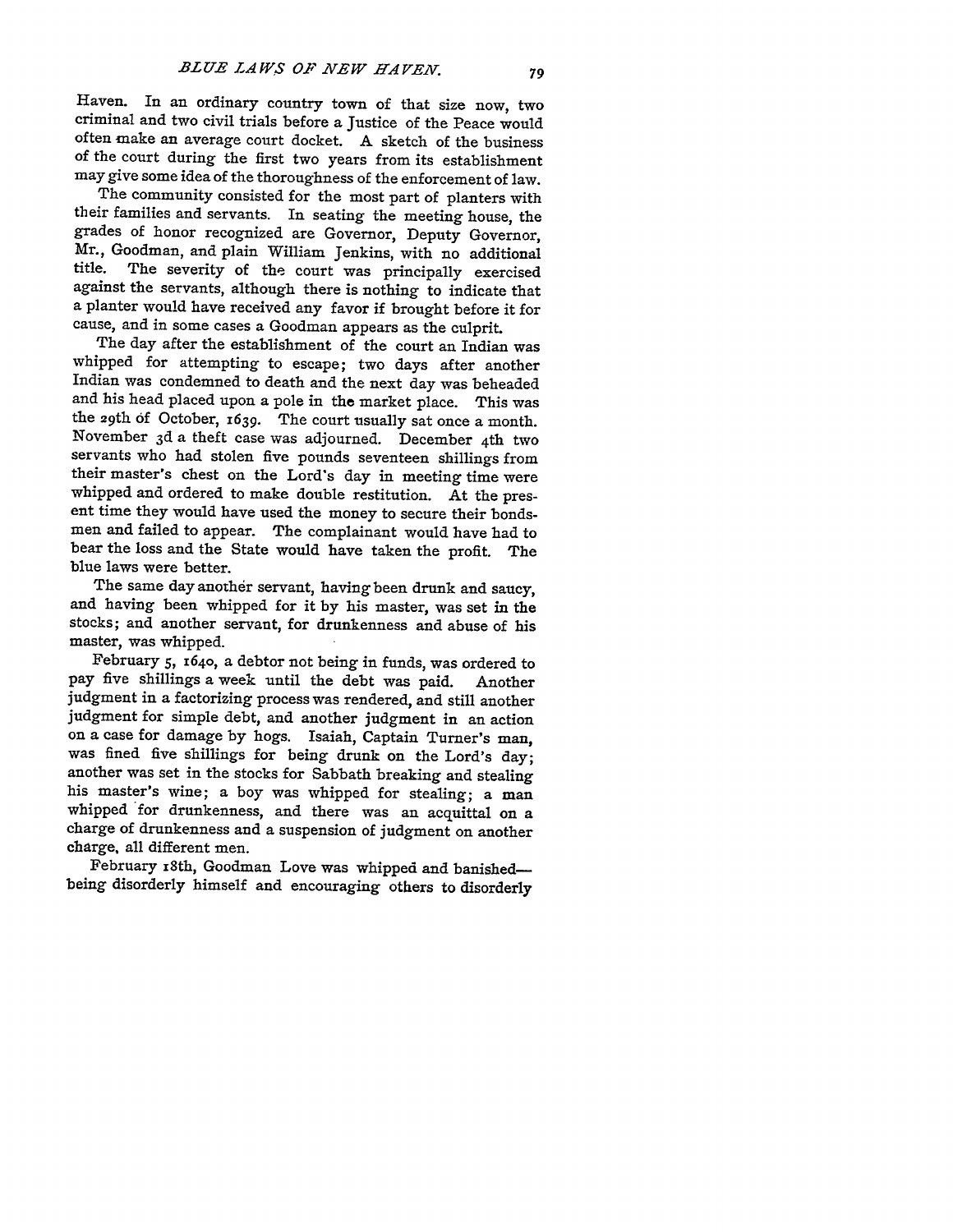meetings. George Spencer being profane and disorderly and getting up conspiracy to carry away small boat, was whipped and banished. Three others were whipped and two of them ordered to wear irons.

March 5th, one man freed from his chains; two others to wear them a week longer.

April **3d,** four men fined for felling trees without leave, one for building a cellar and selling without leave, and a judgment for debt.

June **3d,** Edward Bannister, for contempt of court, and therein the ordinance of God, fined twenty shillings; another, for slander, whipped and banished, being also a pestilent fellow and a corrupter of others.

June'i ith, legal prices fixed on all kinds of building materials, different kinds of day's works and many other things: laborers not to take more than two shillings a day in summer or above eighteen pence in winter.

July ist," one man fined for neglect of watch; three men whipped; a case of scoffing at religion, not sufficiently proved, dismissed with admonition and caution; and a charge of false measure in line adjourned.

August 5th, two men fined for neglect in warning the watch.

September **2d,** three judgments for debt and another case referred to arbitrators, and a fine for neglecting the watch. (The business of the watch was to keep a lookout for attacks from Indians.)

October **6,** four men fined for neglect of watch; one man fined for drinking wine to excess; two men fined for affronting the court.

October **23,** division of land; two deacons take their choice of location, as near as may be to the town that they may the better attend their office.

November 4, Arthur Halbridge, for failing to furnish full measure of lime, is ordered to pay two-fold for all that is charged to be lacking, and from henceforth to take no work **by** great nor burn any lime to sell.

December **2d,** Thomas Franckland, for drinking strong liquors to excess, having drinking meetings in his cellar, **and** contempt of court, was whipped, fined twenty shillings, and deprived of his cellar and lot, but allowed to occupy the lot and stay on the plantation during good behavior. The same day Andrew Low, Jr., was whipped for stealing and Sabbath breaking; another ordered to be whipped for stubborn carriage to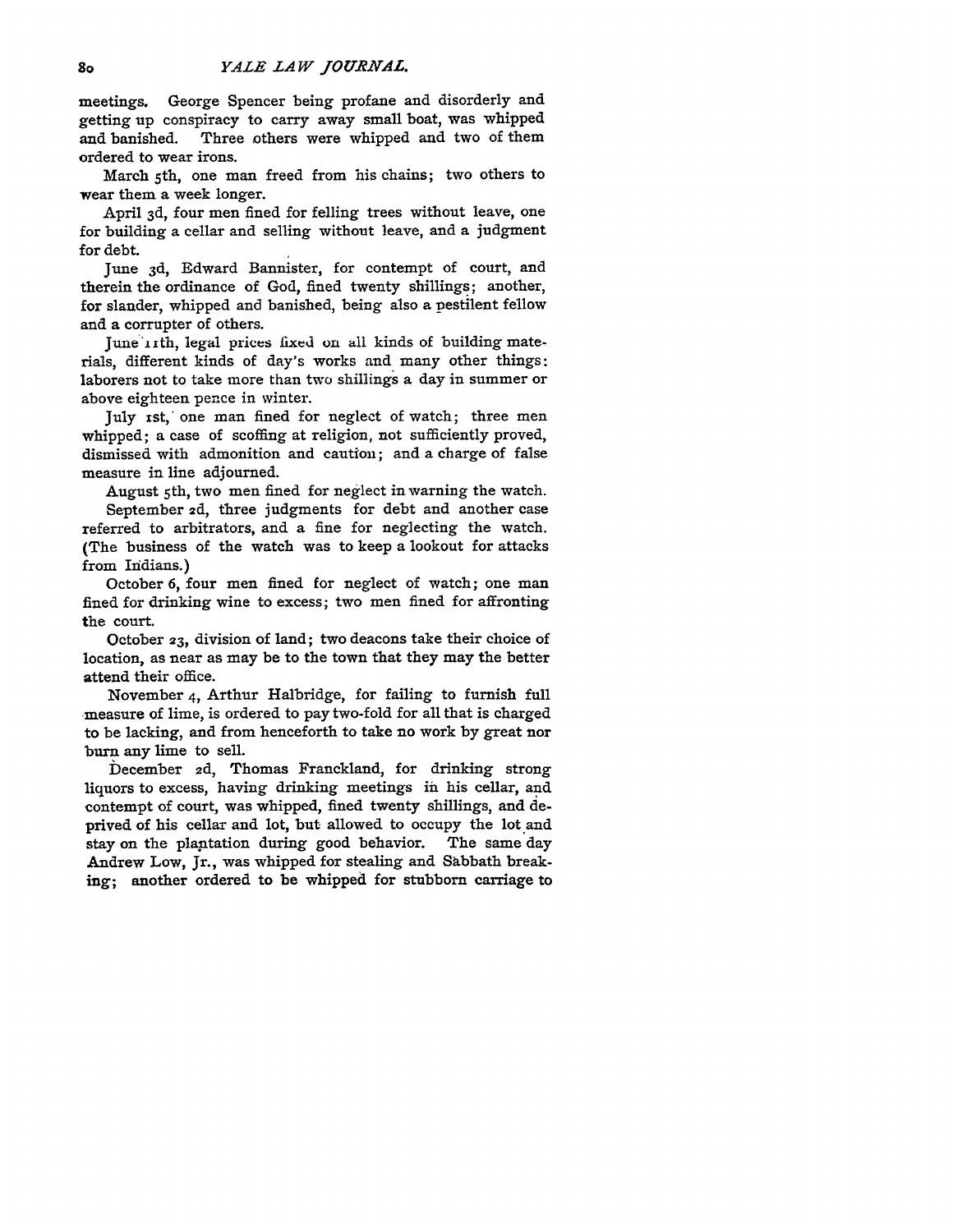his master, and execution of sentence suspended during good behavior; and a master ordered to forfeit two months of a servant's time for striking him on the head with a hammer.

January **6, 1841,** in a case of a rope loaned **by** Crane to Thompson and lost **by** Cogswell, ordered that Thompson make it good to Crane and Cogswell satisfy Crane.

April 7th, John Reader was fined forty shillings for exacting greater wages for twenty days' work than the legal price; a man fined for" neglect of watch, and **a.** servant girl, having falsely accused a man of stealing some cloth, was adjudged to pay him twice the value, "according to the law of God in that case. **"\***

May **3d,** another careful adjusting of prices. Mowing well done, salt marsh, not above three shillings six pence an acre; fresh, by the acre, not above three shillings. Diet for a laboring man with lodging and washing, four shillings six pence by the week.

It was clearly the opinion of the forefathers of New Haven that low prices for goods and labor were beneficial to the community, and laws on this subject were all in that direction.

July 5th, judgment in a civil suit and fine for neglect of watch.

August 4th, a servant for slandering his mistress adjudged to tender her suitable satisfaction; judgment for debt in two cases; Andrew Low, Jr., again ordered to wear a lock.

September 7th, judgment in civil suit.

In the third year of the court a man was put to death upon the authority of and in the manner specified by Leviticus **20:15,** without trial **by** jury and with no pretense of any other statute. In the fourth year several women and girls were whipped, one of them for theft.

No statutes, proper, had as yet been passed in general criminal matters. The orders were mostly in regard to the price of goods and labor and forbidding or allowing of sale of property etc. The government was a paternal one. For property, etc. The government was a paternal one. rules **of** conduct and authority to punish, the court relied upon the Scriptures and the precepts of morality. From the sentence of the court there was no appeal.

If the Judges of the Superior Court of New Haven were bound **by** no fixed code of laws, and there was no appeal from their decisions, they would occupy very much the same place and have the same power as the first court of New Haven. **Al**together, the discipline seems to have been thorough but just.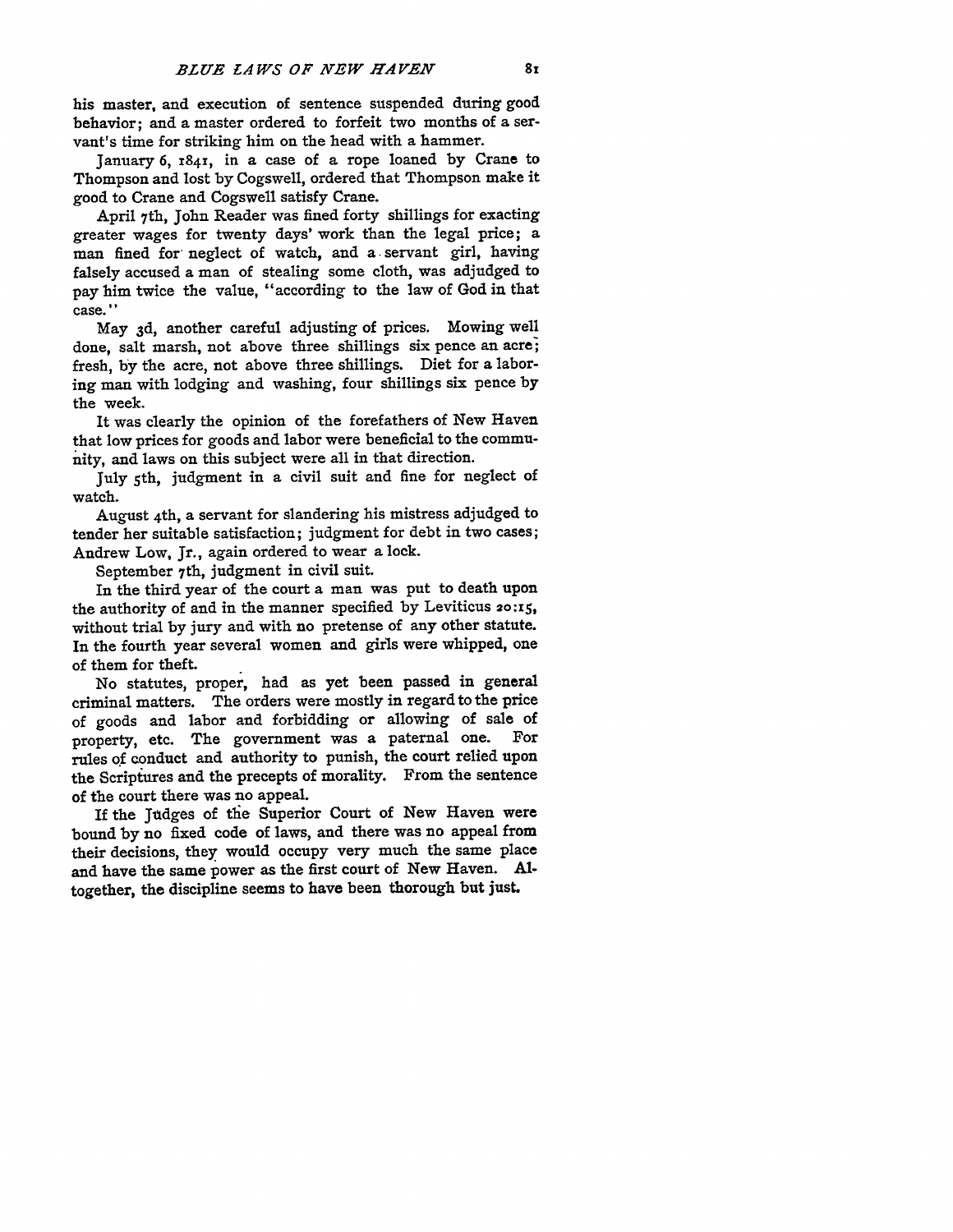The double restitution in case of theft or fraud to be paid to the sufferer, and not to the State, was certainly more just and more honest than the present practice, and the whipping which was always additional was after the custom of the time. They had no jail. Their judges were able and just men. The description of ancient New Haven injustice contained in a historial novel recently written by a New Haven man is a travesty worse than that of Peters and more inexcusable.

The excess of rigor of the New Haven code above that of the other New England Colonies was probably more in the enforcement than in the letter, although New Haven Colony exceeded the others in making open and wilful Sabbath breaking punishable with death.

The Sabbath laws of New Haven according to Peters were as follows:

"No one shall run on the Sabbath day, or walk in the garden or elsewhere, except reverently to and from meeting.

"No one shall travel, cook victuals, make beds, sweep house, cut hair or shave, on the Sabbath day.

"No woman shall kiss her child on the Sabbath day or fasting day.

"The Sabbath shall begin at sunset on Saturday."

These and the other blue laws of Peters are a forcible illustration of the old adage as to falsity and truth. They have been solemnly published as veritable statute laws of New Haven in newspapers and periodicals from Peters' day to the present. They have been so published in the City of New Haven within five years. Peters wrote them as a satire. He says they were never printed. He has often been accused of forgery, but it would be as just to accuse Artemus Ward or Major Jack Downing of that crime.

They are partly true. Sabbath began at sunset on the previous day in accordance with the Mosaic law; and running or walking, except to and from meeting, traveling and cutting hair, were doubtless forbidden.

The Sabbath law actually passed in New Haven Colony, as appears from an edition printed in 1656, was as follows:

"Whosoever shall profane the Lord's day, or any part of it, either **by** sinful servile work, or **by** unlawful sport, recreation, or otherwise, whether wilfully or in a careless neglect, shall be duly punished by fine, imprisonment, or corporally, according to the nature and measure of the sin and offense. But if the court upon examination, by clear and satisfying evidence, find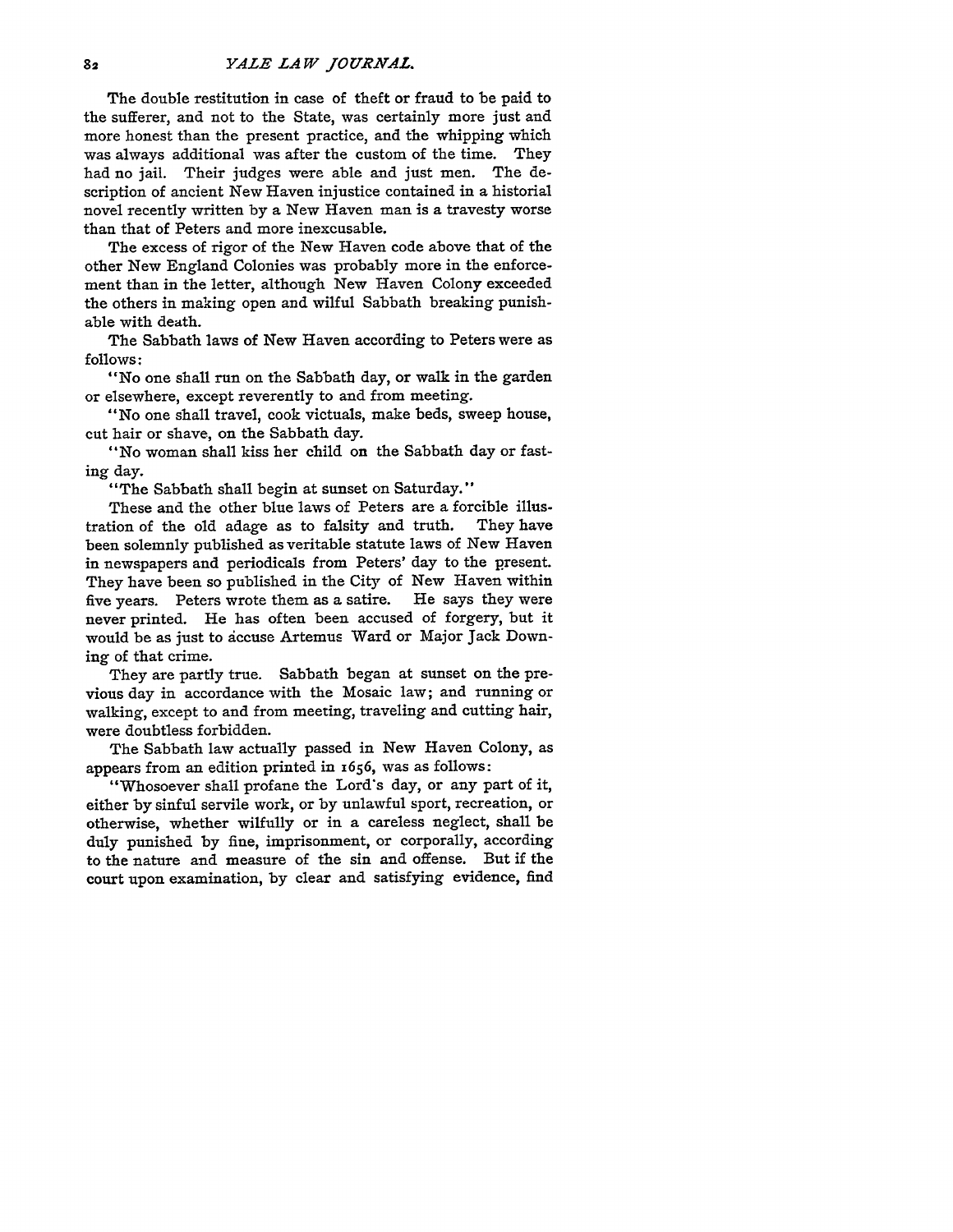that the sin was proudly, presumptuously, and with a high hand, committed against the known command and authority of the blessed God, such person therein despising and reproaching the Lord, shall be put to death, that all others may fear and shun such provoking rebellious courses; Numb. 15:30-36 verses."

A careful search of the capitol laws passed in Hartford in 1642 and of the Complete Code adopted in **1650** fails to disclose any reference whatever to the Sabbath or Lord's day.

The founders of New Haven found no warrant in Scripture for trial by jury, and no jury trials were had there for the first quarter of a century. They strenuously resisted union with Hartford, as thereby those not church members would obtain a vote and a voice in the government, but were at last forced to submit. And in 1665, upon union with Hartford, Sabbath breaking ceased to be punishable with death, and a court with a jury was held in New Haven.

There has been no opportunity for a trial of a case of ordinary Sabbath breaking by a jury, however, in this State until 1895, when the General Assembly for the first time allowed appeals in cases of Sabbath breaking, profane swearing and drunkenness; but the charter of New Haven has protected it from this innovation, and to this day the people of New Haven hold their ancient privilege of having Sabbath breakers condemned without trial by jury.

So far as the blue laws enforced a rigid observance of the Sabbath upon Scriptural grounds, their essential spirit was embodied in the legislation of Connecticut after the union of the colonies, but it has grown feebler, and at last has passed away. Until within eighty years the statutes of this State have provided that no person "shall go from his or her place of abode on the Lord's day unless to attend upon the public worship of God unless upon works of necessity or mercy, on penalty of eighty-four cents." Also, that "All and every person and persons in this State shall and they are hereby required, on the Lord's day, carefully to apply them selves to duties of religion and piety, publicly and privately." Also that absence from public worship should be punishable by a fine of fifty cents; any one accused to be deemed guilty unless he or she prove to the satisfaction of the justice that he or she had attended worship; that any one fined for profanation of the Lord's day, and failing to pay the fine, should be whipped; that no appeal in cases of Sabbath breaking should be allowed.

Until the first of August of this year, all recreation whatso-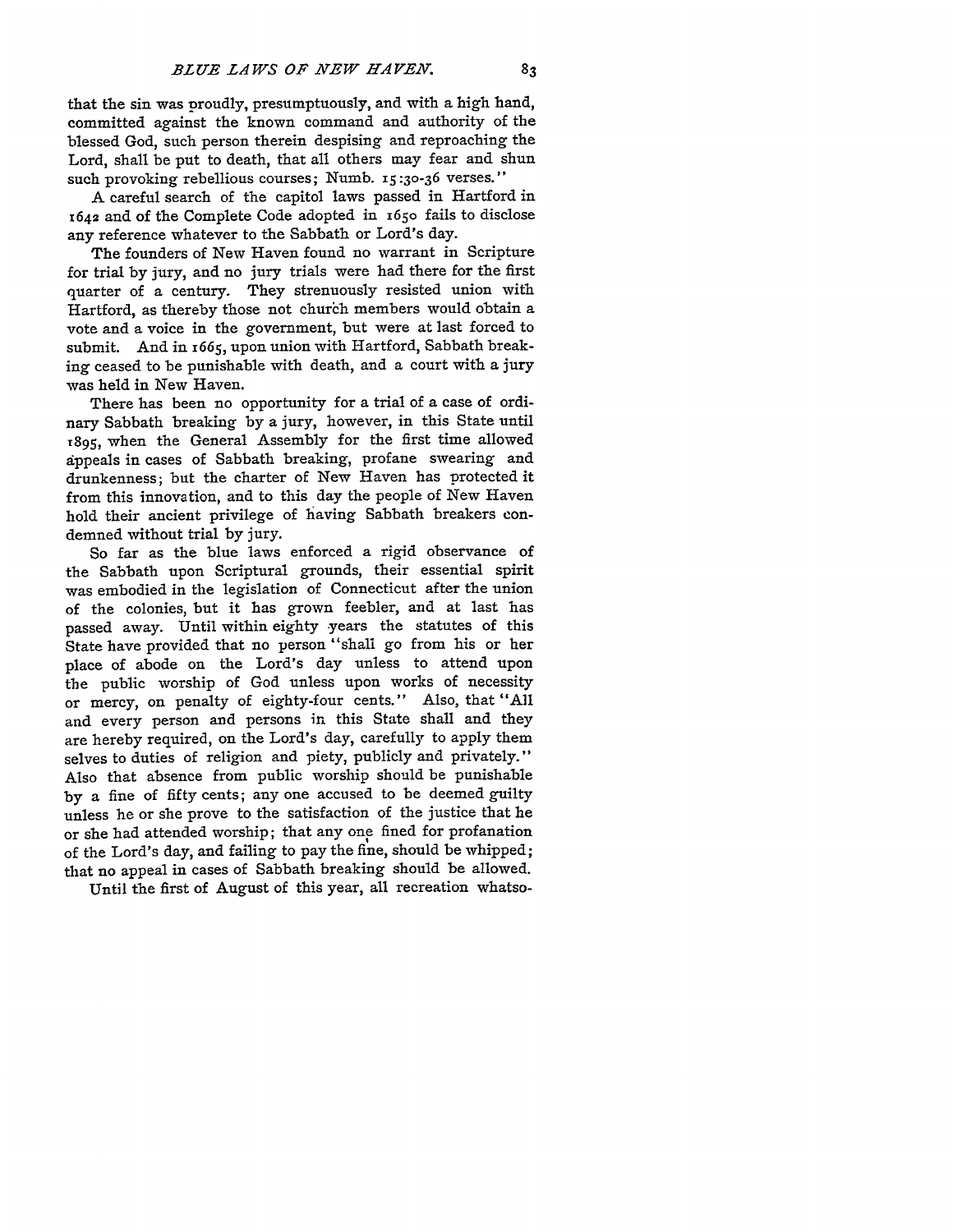ever upon the Sabbath day, which would include walking, driving, bicycling, etc., has been forbidden **by** law; thus holding fast, in letter, to the ancient prohibition of the laws of New Haven.

But the triumph of Hartford would seem to be at last complete, and the General Assembly of the present year, at the instance of a committee of Congregational churches, and in pursuance of the opinion above cited, written **by** a Hartford judge, has repealed the penalty against recreations which are not sports. **All** sports and all labor other than works of necessity or mercy are still prohibited.

It should be noted, however, that every elector of the State is sworn to support the Constitution of **i8i8,** which still declares it to be the "duty of all men to worship the Supreme Being, the great Creator and Preserver of the universe." And for a quarter of a century after the adoption **pf** this Constitution, and until within fifty years, the statutes of our State contained the enactment that, "It shall be the duty of citizens of this State to attend public worship of God on the Lord's day."

Contracts made on Sunday between the rising and the setting of the sun were wholly void, and money loaned on Sunday could not be recovered and property delivered on Sunday need not be paid for, until **1889** (Finn v. Donahue, **35** Conn. **216;** Cameron v. Peck, **37** Conn. **555),** when the General Assembly encroached on the rigor of the old law in this respect **by** enacting that "No person who receives a valuable consideration for a contract expressed or implied **by** him on Sunday, shall defend any action upon such contract on the ground that it was so made, until he restores such consideration." And in **x895** it was held in Horton v. Norwalk Tramway Company, **66** Conn. **272,** that a passenger might recover against a street railway company for negligence resulting in injury to **hin** while riding for pleasure on Sunday, although the opinion admits that the term "recreation" as prohibited by Section **1569** may be used in a sense which would include taking a ride for pleasure in a street car.

The General Assembly of this year in abolishing the prohibition of recreation and increasing the penalty against labor and sports has emphatically declared that Sunday laws are to be respected.

There is no space in this article to consider the legislation or decisions of other States. Taken as a whole, they are nearly all coming to the conclusion which Connecticut has nearly reached,